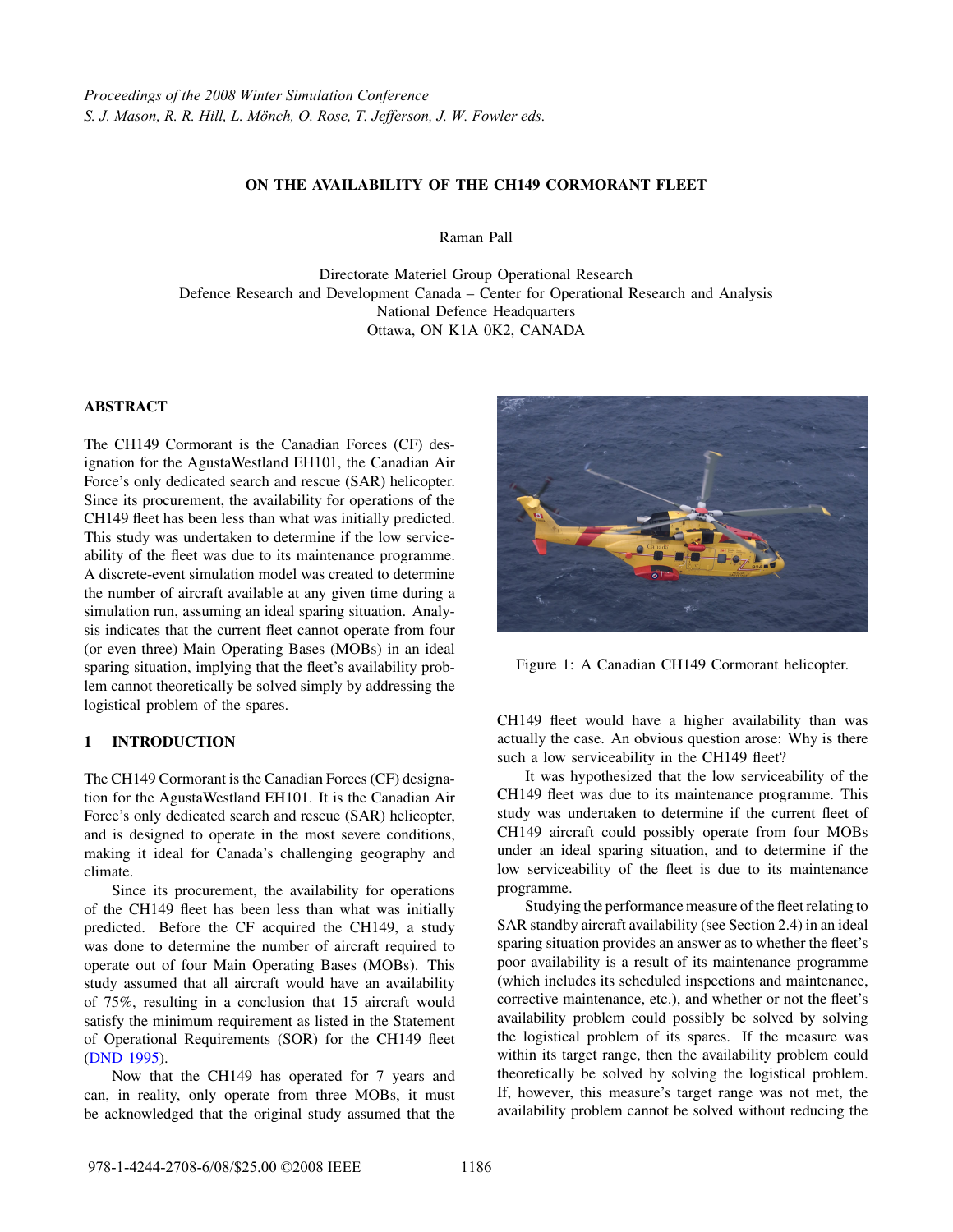maintenance demands of the fleet, or possibly augmenting the size of the fleet.

This paper is structured as follows: Section 2 presents the methodology and the data, as well as the assumptions inherent in the data. The discrete-event simulation model is also described in this section, and the performance measure used to evaluate the results is given. The results of the simulation are presented in Section 3. The report concludes in Section 4 with a summary of the results and recommendations that were given to the CF concerning the size of the CH149 fleet and possible actions that can be taken to improve its availability.

# 2 METHODOLOGY

To tackle the problem of the fleet's availability in an ideal sparing situation, all maintenance activities that are performed on the aircraft were determined, along with their durations and frequencies. A discrete-event simulation model was created to determine the number of aircraft available at any given time during a simulation run, assuming an ideal sparing situation, and the performance measure pertaining to SAR standby aircraft availability in the model was compared to its desired levels.

## 2.1 The Data

In July 2000, the Aerospace Division of IMP Group Limited was awarded a major contract by the Government of Canada for the In-Service Support (ISS) of the CH149 Cormorant Search and Rescue Helicopter. This contract has since been renewed for an additional period of seven years (DND 2007). IMP Aerospace, per the terms of the contract, is responsible for the provision and management of total maintenance, logistics and life-cycle engineering support for the CH149 fleet. All data discussed here has been provided by IMP Aerospace.

It was assumed in this data that the Yearly Flying Rate (YFR) for the fleet is 7000 Running Hours (RH). Note that this document makes reference to the number of *Running Hours (RH)* an aircraft operates for, as opposed to the more standard term *Flying Hours (FH)* as all documents pertaining to the in-service support contract from which data was derived specified the inspections of the aircraft in terms of their RH, and not in terms of the FH (IMP Group 2007). One can think of an aircraft's RH as the number of hours in which the aircraft's engine is operating, whereas its FH is the number of hours in which the aircraft is actually in flight.

It was also assumed that all major logistic impediments, save light rob requirements for heavy maintenance of the aircraft, have been properly addressed (note that the term *rob* in this context should be taken to mean the cannibalization of other aircraft for spares). This was done by IMP to provide

"the most optimistic projection possible" concerning the availability of aircraft spares (IMP Group 2007). The list of all activities to which aircraft can be assigned that render them not serviceable is provided in what follows.

- Major and minor inspections. Each aircraft undergoes two types of scheduled maintenance inspections each calendar year, known as major and minor inspections, which take place every 500 RH and every 250 RH, respectively. Moreover, at least one major and one minor inspection must take place each year for each aircraft, regardless of its running hours. These inspections are staggered throughout the year.
- Out-of-sequence inspections (OSI). Out-ofsequence inspections are inspections that the aircraft undergo that are not part of the regular scheduled maintenance for the aircraft handled in their major and minor inspections.
- Depot-level inspections and repairs (DLIR). The depot-level inspections and repairs that the CH149 aircraft undergo are a higher level of maintenance than the other scheduled maintenance activities, and are used to carry out activities such as corrosion surveys and repairs, aircraft paint activities, fuel bay repairs, and other complex repairs. Data provided by IMP showed that every six months, aircraft are rotated through a DLIR line for a period of approximately six months, resulting in all aircraft being rotated through the DLIR line in a period of approximately five years (if it is assumed that on average 1.4 aircraft are in DLIR at any given time).
- Corrective maintenance. Corrective maintenance results in aircraft not able to conduct missions due to ramp snags. Due to the high reliability of the CH149 Cormorant, the frequency and duration of corrective maintenance is quite small.

Note that the durations and frequencies of the different maintenance activities differ from MOB to MOB. These durations and frequencies may also vary depending on the age of the aircraft.

### 2.2 The Model

The model that was created to determine the number of aircraft available at each base at any given time was implemented as a discrete-event simulation model in the *Arena* simulation language (Kelton, Sadowski, and Sturrock 2004). An *Arena* model is a computer program containing components called modules that represent processes or logic. Connector lines are used to join these modules together and specify the flow of entities. While modules have specific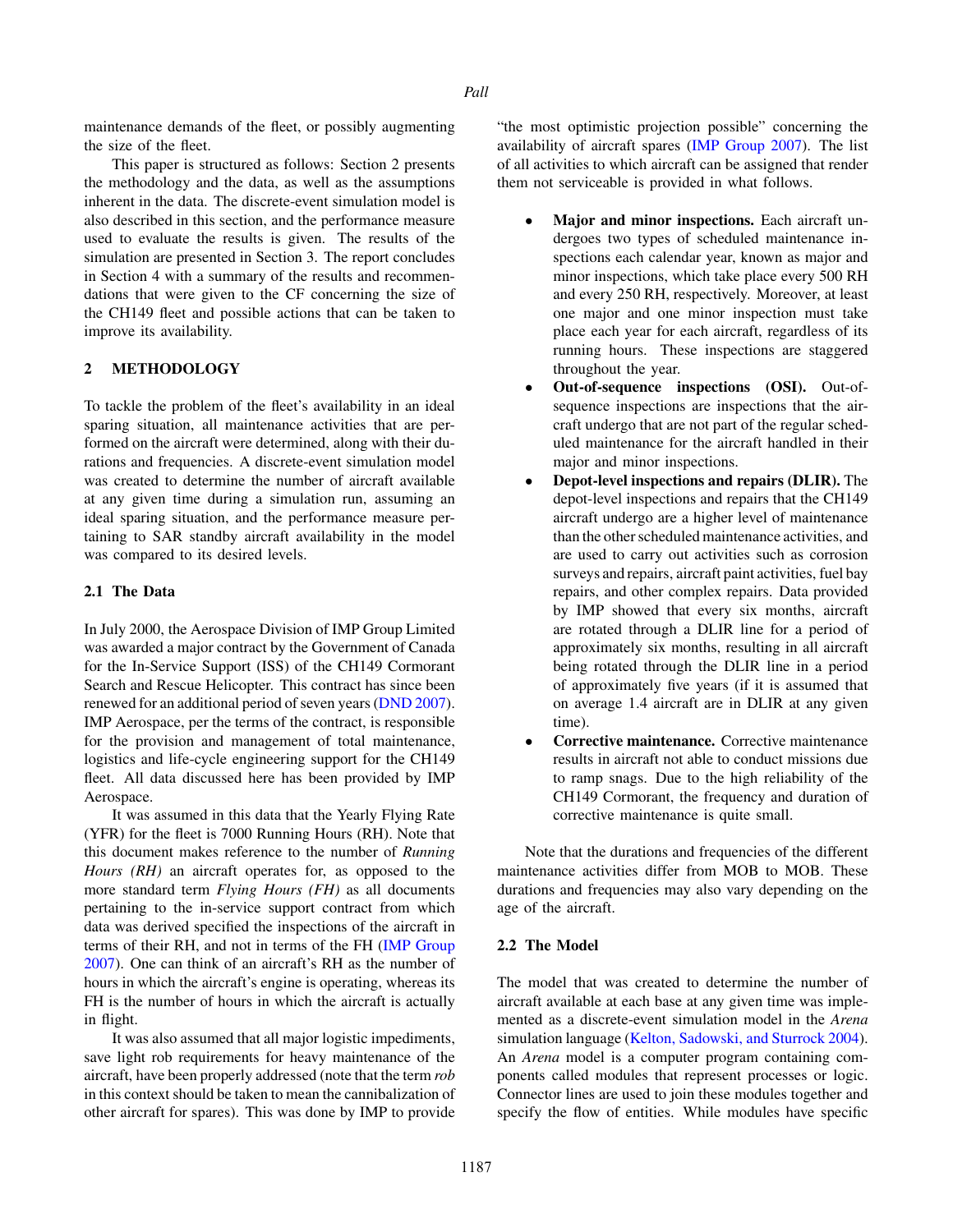actions relative to entities, flow, and timing, the precise representation of each module and of each entity relative to real-life objects is subject to the modeller. Statistical data can be recorded and outputted as reports.

In this case, entities within the model represent the individual CH149 aircraft at each of the bases in operation. The entities move between various stations governing the activities to which they are assigned.

At the start of the simulation the aircraft are created and placed at the MOBs. During the course of the simulation, the aircraft move from station to station and follow a logic tree to determine what they are doing, which is reflected in an animated portion of the model.

In the beginning of every simulated year, the major and minor inspections are randomly staggered throughout the simulated year at each base and assigned to the aircraft at each base. The durations of the major and minor inspections are determined using triangular distributions.

During each simulated day the model determines to which activity the aircraft at each base is assigned. Some activities are scheduled (such as the scheduled major and minor inspections, whose start times are modelled as being determined at the start of the year, as described above); others types of activities are determined stochastically (such as corrective maintenance).

It was assumed that the scheduling of unscheduled activities for the aircraft is independent, in the following sense: the chance of an aircraft being assigned to an unscheduled activity is not affected by the number of other aircraft currently assigned to that type of activity. For example, if two aircraft are each supposed to undergo corrective maintenance 10% of the time, one can expect that both will be undergoing corrective maintenance approximately 1% of the time during the simulation.

The logic used to determine what the aircraft are doing in any given day, noted here as its *status*, is now explained. For each day, each aircraft is examined in sequence. If the aircraft is undergoing a major or minor inspection, its status is updated to reflect this fact.

Every six months, the model randomly chooses a number of aircraft to place on DLIR status, given by a Poisson distribution (Pfeiffer and Schum 1973) whose mean is the expected number of aircraft that are in DLIR at any given time. The duration of the DLIR activity is chosen from a triangular distribution.

If the aircraft is not in DLIR, then it may be placed in an out-of-sequence inspection. Aircraft reaching this point in the model have a chance of undergoing an out-of-sequence inspection given by the quotient of the number of days in which they are expected to undergo OSIs and the number of days they can possibly undergo this type of activity. Each such OSI activity is assumed to last one day.

If the aircraft are not placed in an out-of-sequence inspection, they are similarly tested to see if they are to

be placed in corrective maintenance. As for the chance of being placed in an OSI, the chance of an aircraft being placed in corrective maintenance is given by the quotient of the number of days in which they are expected to undergo corrective maintenance and the number of days they can possibly undergo this type of activity. Each such corrective maintenance activity is also assumed to last one day.

If the aircraft are not placed in any of these activities (major or minor inspections, DLIR, OSI, corrective maintenance), then they have their status assigned to being available. At the end of each day, the current status of each aircraft is written to an output file, which is then used to aggregate information about the number of aircraft available at any given moment.

During the model run, the statuses of the aircraft in the simulation are represented in an animated section of the model. For example, in Figure 2 is shown the statuses of the aircraft at one point of a run in which 19 aircraft are distributed amongst the four MOBs. (Note that the animation section of the model shows the statuses of up to 28 aircraft. As only 19 aircraft were used in the run shown, 9 of the aircraft are grayed out to show that they were not included in the model run.) Aircraft on scheduled major or minor inspections are shown in light blue, those undergoing OSIs are shown in dark blue, those in DLIR are shown in orange, those undergoing corrective maintenance are shown in pink, and the available aircraft are shown in green. At another point in the simulation, the statuses of these aircraft have changed to those shown in Figure 3.



Figure 2: The statuses of the aircraft shown in the animated portion of the model at one point during a run of the simulation.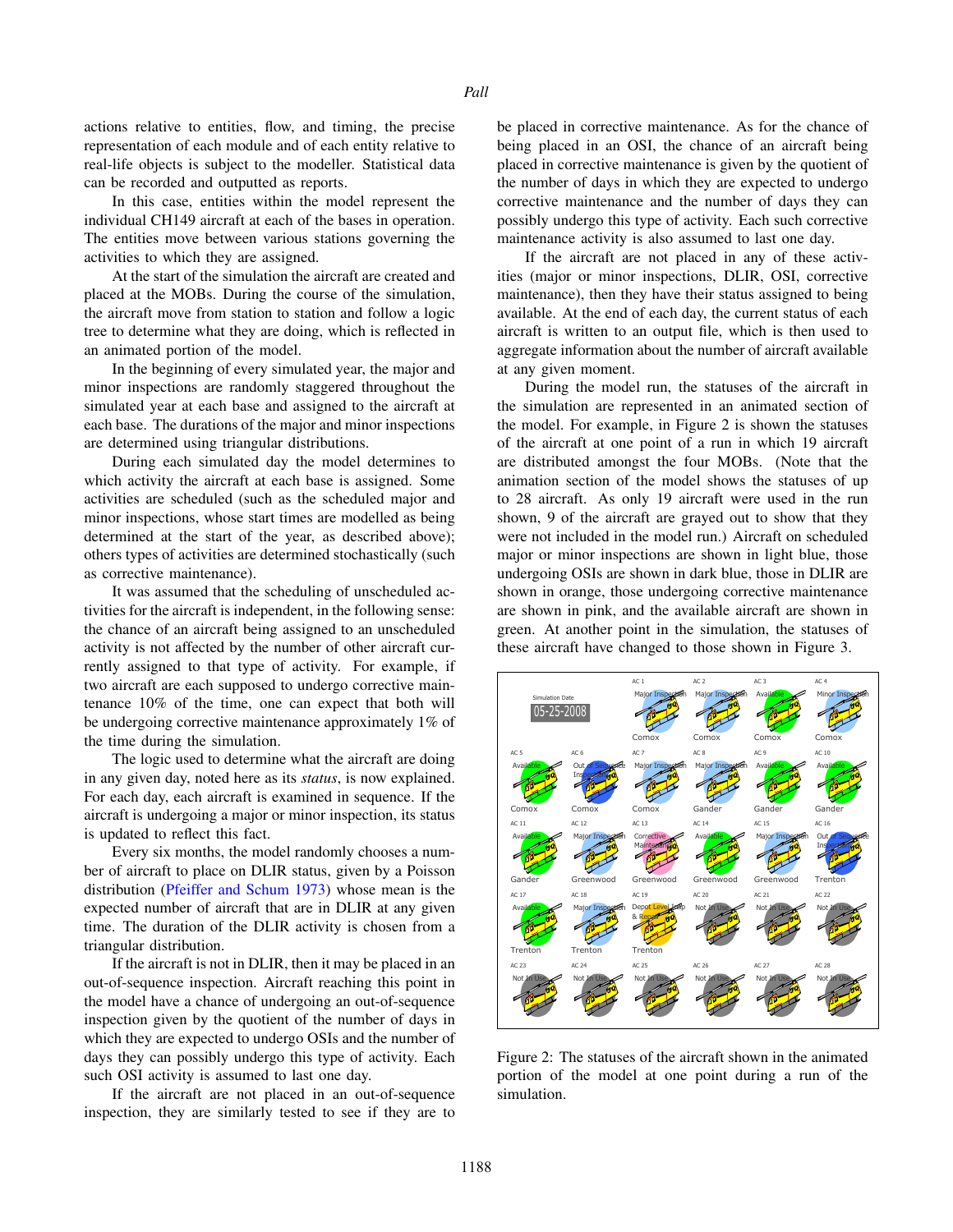*Pall*



Figure 3: The statuses of the aircraft shown in the animated portion of the model at another point during a run of the simulation.

In this model, numerous stochastic processes were involved, including the scheduling of the activities to which the aircraft are assigned (such as the minor and major inspections), the aircraft selected to undergo DLIR or corrective maintenance, and the durations of all activities.

These distributions encompass a large number of distinct possible outcomes in the availability of the aircraft, even for a single set of circumstances (meaning the number of aircraft at each base, the number of bases in operation, etc.). Hence, the simulation was run repeatedly as a Monte Carlo simulation to consider all of the possible outcomes of the model at once for each set of model inputs, by using random sampling on the stochastic elements of the model. The simulation was repeated until a large enough number of possible future scenarios were explored, and a representative sample of the overall outcome emerged.

### 2.3 Assumptions

The full list of this study's major assumptions inherent in the data and the model are described in detail below.

• Running Hours and Scheduled Inspections. It was assumed that the fleet would fly for 7000 RH each year. Given a fleet of at least 14 aircraft (which is the current number of CH149 aircraft is service), on average an aircraft would operate for 500 RH each year. As major inspections are to occur every 500 RH or at least once a year, and

minor inspections are to occur every 250 RH, or at least once a year, it was assumed that each aircraft undergoes 1 major and 1 minor inspection each calendar year.

- Higher-Order Inspections. In addition to the major and minor inspections, there are higherorder inspections that occur after the aircraft has flown for a longer period of time (for example, after 1000, 1500, and 2000 RH). In discussions with military staff, it was stated that these higherorder inspections are minor extensions of the major inspections, and activities that the aircraft undergo in these inspections can be encompassed in the major inspections. Hence, in the modelling of the availability of the fleet, it was assumed that there are only two types of scheduled inspections that the aircraft undergo – the major and minor inspections.
- **Staggering of the Scheduled Inspections.** It was assumed that the inspections of the aircraft would be staggered whenever possible, to ensure that as little overlap in the scheduled inspections would take place at each MOB as possible.
- Aircraft Attrition and Distribution. It was assumed that no attrition in the fleet would take place during the period simulated. Moreover, it was assumed that the distribution of the aircraft amongst the MOBs would stay constant throughout the simulation – that is to say that no aircraft would ever be transferred between the bases.
- Simulation Resolution. The model built has a simulation resolution of 1 day – meaning that it was assumed that all activities take some integer quantity of days to perform (e.g., no activity takes 17.5 days, it would last either 17 or 18 days).

## 2.4 Performance Measure

The measure used to evaluate the results of the simulation, known as the *SAR Standby Aircraft Availability Rate (SARstdbyA)*, is defined as:

> "The extent to which mission capable SAR Standby aircraft are provided to support SAR mission operations on a 24 hour, 7 day a week basis." (DND 2005)

In other words, this measure is the fraction of time that at least one aircraft is serviceable and available for SAR operations at each base. The target range for this measure is 99.0% to 99.5% at each MOB (DND 2005).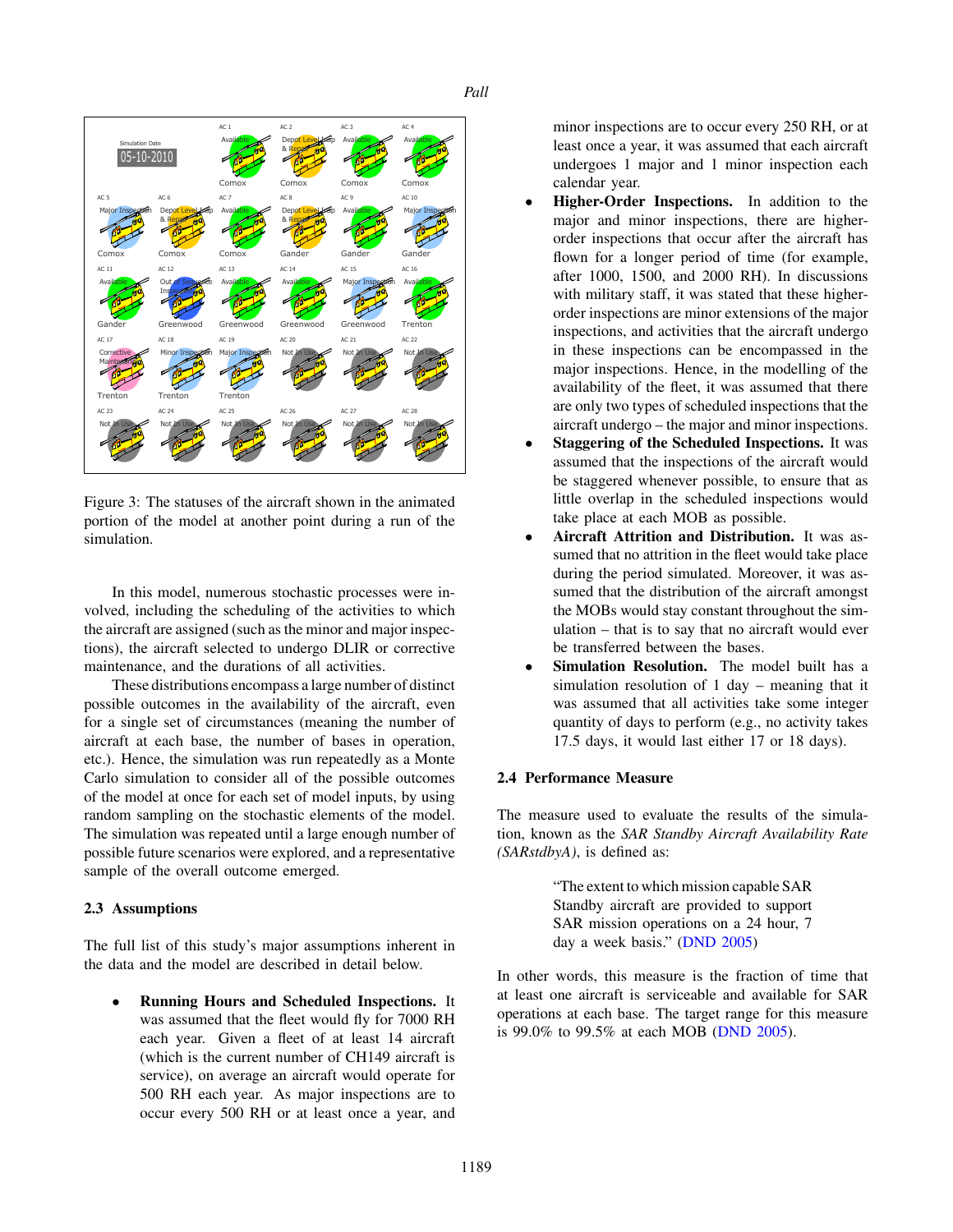### *Pall*

#### 2.5 Model Inputs and Outputs

The model has several runtime inputs and options in order to set the model to behave as desired by the analyst. These inputs can be used to model situations known as "what-if" analyses – situations studied to determine the effects of changes in the operating environment of the CH149 fleet (such as the number of MOBs in operation, or the distribution of the aircraft amongst the bases) on their availability. A summary of the model inputs are listed below.

- Number of MOBs in operation. The analyst has the ability to specify the number of bases in operation (generally three or four bases are chosen).
- Aircraft Distribution and Quantities. At the start of the simulation, the analyst must specify how many aircraft are to be placed at each base in operation. This distibution is sometimes referred to in the form  $(w, x, y, z)$ , where this expression is taken to mean that the distribution of aircraft consists of *w* aircraft at Comox, *x* aircraft at Gander, *y* aircraft at Greenwood, and *z* aircraft at Trenton.
- Reductions in the Durations and Frequencies of the Activities. It may be desired by the analyst to see what effect a reduction in the time taken to perform any activities or in their frequencies would have on the availability of the fleet. In order to facilitate this type of analysis, there are model options specifying the factors by which the durations and frequencies of the different types of activities are to be reduced.
- Number of Aircraft to be Placed in DLIR at a Time. The number of aircraft that are to go in DLIR at a time (every 6 months) is determined through the use of a Poisson distribution whose mean is the expected number of aircraft that are to be in DLIR at any given time. This number can be specified by the analyst prior to running the model.
- All Data on Activity Durations and Frequencies. If desired, all data in the model concerning the durations and frequencies of the activities can be modified. For example, if it is desired to assume that the number of OSI days per aircraft at one base is substantially different than the corresponding number at the other bases, it may be modified to any value that the analyst desires.

After the simulation has run to completion, several outputs are collected. This output includes the inputs used in the model run, such as the number of aircraft at each base, the number of bases in operation, and whether or not the durations of the activities were reduced.

However, the main output of the model concerns the activities to which the aircraft were assigned during the simulation. After each simulated day, every aircraft in the simulation records the type of activity to which it was assigned in a file that is later used in several database queries to determine the number of aircraft available at each MOB in each day. The proportion of the simulated time that at least a given number of aircraft are available at each base can then be determined.

### 3 RESULTS

### 3.1 Basic Results

Results obtained using inputs that describe the current situation of the fleet – i.e., where there are fourteen aircraft in operation – are presented here. These results, which will sometimes be referred to as the *basic results*, are comprised of two specific cases. The following model inputs were used for these two cases, respectively:

- 1. Four MOBs in operation with an aircraft distribution of (5,3,3,3); and
- 2. Three MOBs in operation with an aircraft distribution of (6,4,4,0).

Note that the model used the same inputs for all MOBs other than Comox. In both cases, the model was run for a total of 50 replications. The results of the simulation concerning the availability of the first aircraft at each MOB for these two cases are presented in Tables 1 and 2, respectively.

Table 1: Simulation results on aircraft availability with standard inputs and an aircraft distribution of (5,3,3,3), ordered as listed below.

| MOB       | Median   | $5th$ Perc. | $95th$ Perc. |
|-----------|----------|-------------|--------------|
| Comox     | $96.9\%$ | 93.7%       | 98.4%        |
| Gander    | $90.1\%$ | 84.3%       | 93.2%        |
| Greenwood | $89.6\%$ | 84.2%       | 93.4%        |
| Trenton   | $90.5\%$ | 85.9%       | 93.4%        |

Table 2: Simulation results on aircraft availability with standard inputs and an aircraft distribution of (6,4,4,0), ordered as listed below.

| MOB       | Median   | $5th$ Perc. | $95th$ Perc. |
|-----------|----------|-------------|--------------|
| Comox     | $98.7\%$ | 96.9%       | 99.4%        |
| Gander    | $95.6\%$ | 91.2%       | $97.0\%$     |
| Greenwood | $94.9\%$ | 91.8%       | 97.0%        |
| Trenton   |          |             |              |

The results show that in both cases, the availability of the first aircaft at all MOBs is lower than the desired level of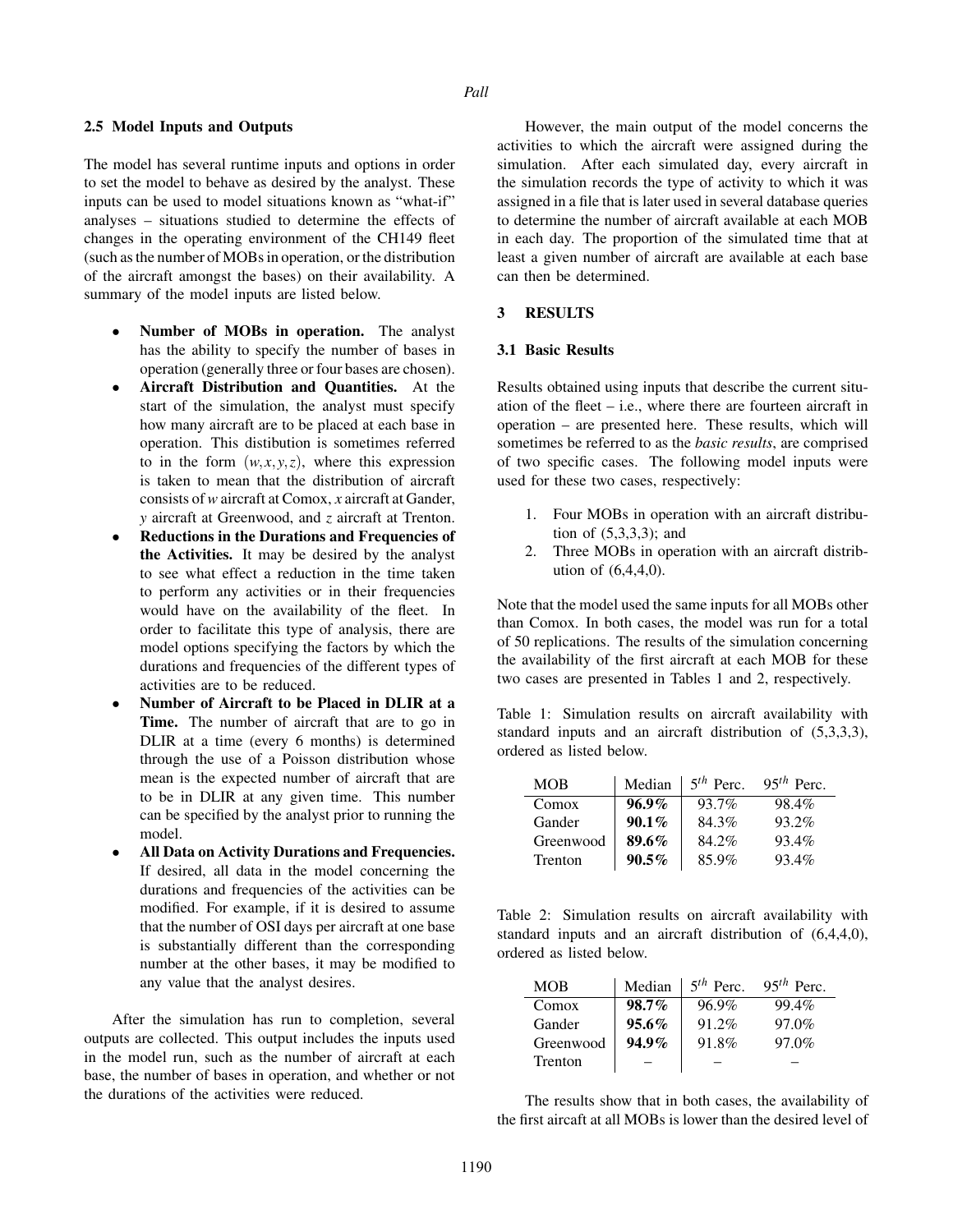99.0%, indicating that under the assumptions of this study, the aircraft cannot be expected to meet the performance measure's target range if they are expected to operate from three or four MOBs, even under the assumption of an ideal sparing situation.

## 3.2 Effects of Changing the Size of the Fleet

As the availability of the first aircraft did not meet its desired target range when fourteen aircraft were included in the simulation (which is the current number in the fleet), the obvious question that arose concerned the number of aircraft necessary to meet the measure's target range. The simulation was run for several other cases, in which the number of aircraft at MOB Comox ranged from 5 to 8 and the number of aircraft at the other MOBs ranged from 3 to 7. Note that the model used the same inputs for all MOBs other than Comox. Simulations were run for a total of 50 replications in all cases.

A summary of the results is presented in graphical form in Figures 4 and 5, where the availability of the first aircraft is shown as a function of the number of aircraft at the MOB.





The representation of the results shown in the figures is a variation of the well-known statistical plots known as box-and-whisker plots (Hogg and Tanis 1996). For each ordinate in each chart, five pieces of data are shown: the median value of all replications (shown as the dots in each chart), the  $25<sup>th</sup>$  percentile (the top point of the lower bars), the 5*th* percentile (the bottom point of the lower bars), the 75*th* percentile (the bottom point of the upper bars), and the 95<sup>th</sup> percentile (the top point of the upper bars). In other words, one can think of the bars as illustrating the spread found in the Monte Carlo simulation runs of the model.

It was found that the measure is within the target range only when at least 7 aircraft are located at MOB Comox



Figure 5: The results obtained concerning the availability of the first aircraft at all MOBs other than Comox.

and at least 6 aircraft are located at the other three MOBs, resulting in a total requirement of 25 or 19 aircraft if four or three MOBs, respectively, are desired. Again, these results concern only the minimum number of aircraft required in an ideal sparing situation, under the conditions and assumptions of this study.

#### 3.3 Effects of Reduced Inspection Times

As the availability of the first aircraft at all MOBs did not reach the target range under the assumptions of this study with the fleet comprised of 14 aircraft, meeting the performance measure's target range would require at least one change to the model's options. In the previous section, the size of the fleet was changed, and the effects of these changes on the fleet's availability were studied. In this section, the effects of reducing the durations of specific activities on the fleet's availability are studied.

The durations of the major, minor, and out-of-sequence inspections were reduced by a fixed percentage to present a study of the effects of reducing the durations of the inspections on the fleet's availability. The durations of other activities, such as the depot-level inspections and repairs as well as the corrective maintenance, were not altered. Discussions with military staff led the author to conclude that the depot-level inspections and repairs would take the same amount of time regardless of any possible changes in the time taken for the other inspections. The corrective maintenance remained unchanged as reductions in inspection times were not expected to reduce the chance or durations of ramp snags or any other type of corrective maintenance.

As in Section 3.1, two cases will be described. The following model inputs were used for these two cases, respectively: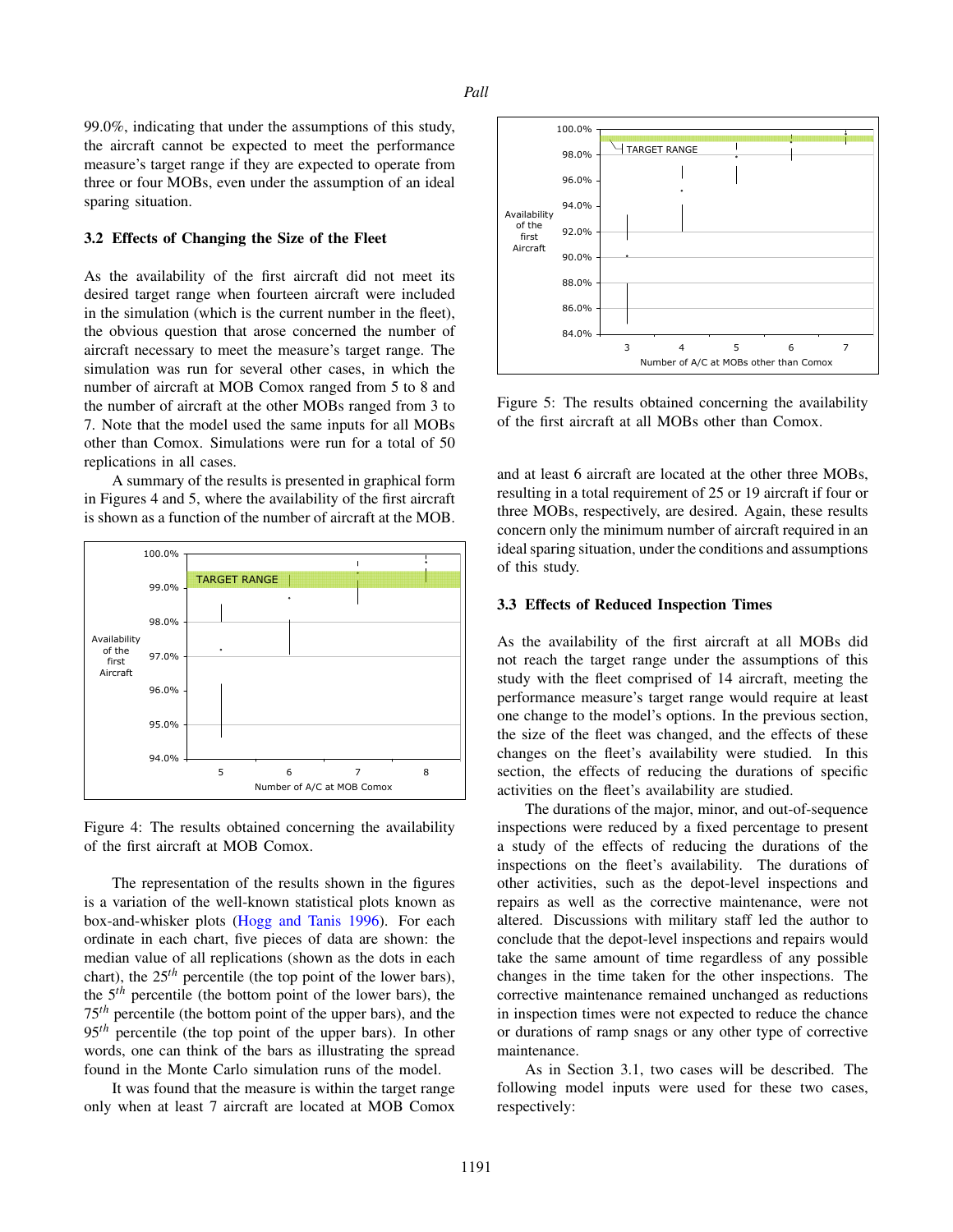- 1. Four MOBs in operation with an aircraft distribution of (5,3,3,3); and
- 2. Three MOBs in operation with and an aircraft distribution of (6,4,4,0).

In both cases, the model was run for a total of 50 replications, and the durations of the major, minor, and out-of-sequence inspections were reduced by 25%. The results of the simulation for these two cases are presented in Tables 3 and 4, respectively.

Table 3: Simulation results on aircraft availability with selected inspection durations reduced by 25% and an aircraft distribution of (5,3,3,3), ordered as listed below.

| <b>MOB</b> | Median   | $5th$ Perc. | $95th$ Perc. |
|------------|----------|-------------|--------------|
| Comox      | $99.0\%$ | 97.5%       | 99.7%        |
| Gander     | $94.5\%$ | 90.5%       | $97.2\%$     |
| Greenwood  | $94.6\%$ | 91.4%       | 96.7%        |
| Trenton    | $94.1\%$ | 90.6%       | 97.5%        |

Table 4: Simulation results on aircraft availability with selected inspection durations reduced by 25% and an aircraft distribution of (6,4,4,0), ordered as listed below.

| <b>MOB</b> | Median   | $5th$ Perc. | $95th$ Perc. |
|------------|----------|-------------|--------------|
| Comox      | $99.6\%$ | 98.9%       | 99.9%        |
| Gander     | $97.7\%$ | 94.5%       | 98.9%        |
| Greenwood  | $97.8\%$ | 94.5%       | 99.0%        |
| Trenton    |          |             |              |

In both the first and second cases, it was found that the only MOB where availability of the first aircraft met the measure's target range was Comox. Hence, these results indicate that under the assumptions of this study, with a 25% reduction in the durations of selected inspections, and operating under the assumption of an ideal sparing situation, the fleet of 14 aircraft cannot be expected to meet the target range of the performance measure if they are expected to operate from three or four MOBs.

As was done for the cases using the basic inputs, the simulation was run when the size of the fleet was increased (while still using the reduced inspection durations described above) to study the effects of changing the size of the fleet under these conditions. In these additional runs of the model, the number of aircraft at MOB Comox ranged from 5 to 8 and the number of aircraft at the other MOBs ranged from 3 to 7. A summary of the results is presented in graphical form in Figures 6 and 7.

It was found that the availability of the first aircraft is within its target range only when at least 5 aircraft are located at each of the bases, resulting in a total requirement



Figure 6: The results obtained concerning the availability of the first aircraft at MOB Comox, when the durations of the inspections were reduced by 25%.



Figure 7: The results obtained concerning the availability of the first aircraft at all MOBs other than Comox, when the durations of the inspections were reduced by 25%.

of 20 or 15 aircraft if four or three MOBs are desired, respectively (contrast these values to the requirements of 25 or 19 aircraft when the durations of the inspections were not reduced).

## 4 CONCLUSIONS

Studying the performance measure of the fleet relating to Search and Rescue (SAR) standby aircraft availability in an ideal sparing situation provides an answer as to whether the fleet's poor availability is a result of its maintenance programme (which includes its scheduled inspections and maintenance, corrective maintenance, and so on), and whether